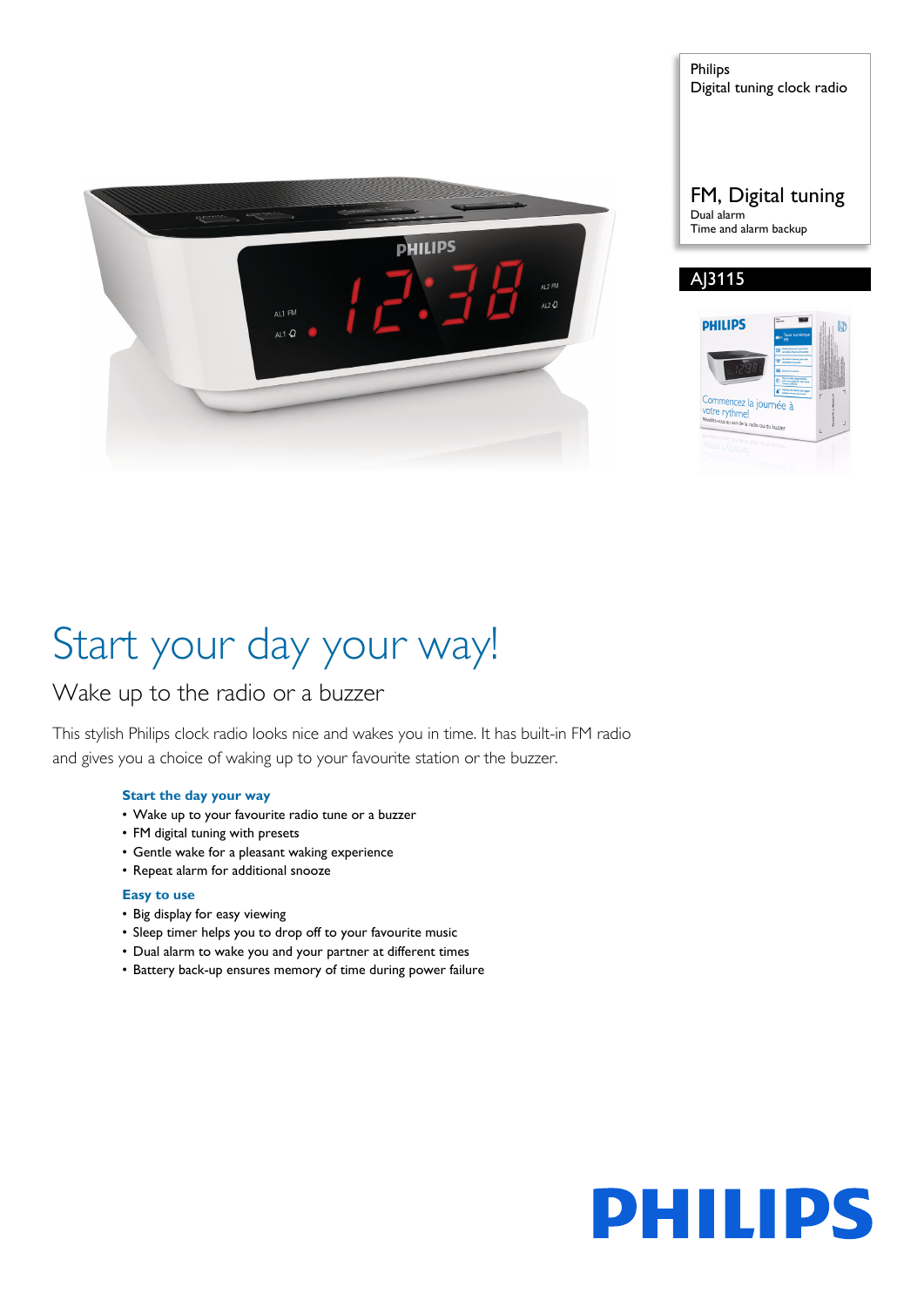#### **Wake up to the radio or a buzzer**



Wake up to sounds from your favourite radio station or a buzzer. Simply set the alarm on your Philips Clock radio to wake you with the radio station you last listened to or choose to wake up with a buzzer sound. When the wake up time is reached, your Philips Clock radio will automatically turn on that radio station or trigger the buzzer to sound.

#### **FM digital tuning with presets**



Digital FM radio offers you additional music options to your music collection on your Philips audio system. Simply tune into the station that you want to preset, press and hold the preset button to memorise the frequency. With preset radio stations that can be stored, you can quickly access your favourite radio station without having to manually tune the frequencies each time.

dual alarm gentle wake

#### **Gentle wake**



Start your day the right way by waking up gently to a gradually increasing alarm volume. Normal alarm sounds with a pre-set volume are either too low to wake you up or are so uncomfortably loud that you are rudely jolted awake. Choose to wake up to your favourite music, radio station or buzzer alarm. Gentle wake's alarm volume gradually increases from subtly low to reasonably high in order to gently rouse you.

#### **Repeat alarm**



To counter oversleeping, the Philips Clock radio has a snooze feature. Should the alarm ring and you wish to continue sleeping a bit longer, simply press the Repeat Alarm button once and go back to sleep. Nine minutes later the alarm will ring again. You can continue to press the Repeat Alarm button every nine minutes until you turn off the alarm altogether.

#### **Big display**

The large display enables easy readability of the content on the screen. Now you can read the

time and alarm easily, even from a distance. It is ideal for the elderly or the visually restricted.

#### **Sleep timer**

AJ3115/05



Sleep timer lets you decide how long you want to listen to music, or a radio station of your choice, before falling asleep. Simply set a time limit (up to 1 hour) and choose a radio station to listen to while you drift off to sleep. The Philips radio set will continue to play for the selected duration and then automatically switch to a power-efficient and silent stand-by mode. Sleep Timer lets you fall asleep to your favourite radio DJ without counting sheep or worrying about wasting power

#### **Dual alarm**



The Philips audio system comes with two alarm times. Set one alarm time to wake you up and the other time to wake up your partner.

#### **Battery back-up**

Battery back-up ensures memory of time during power failure